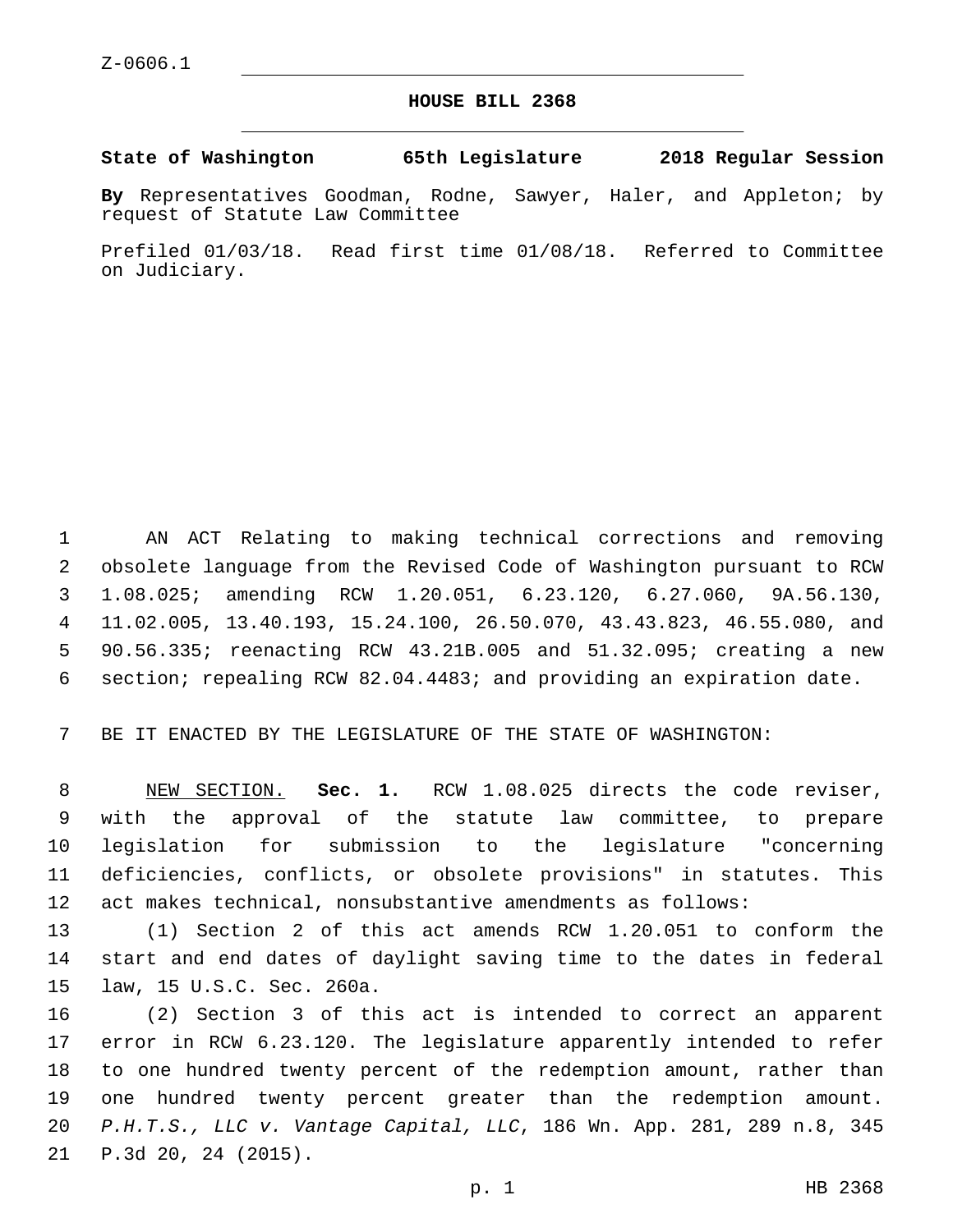(3) Section 4 of this act is intended to correct an apparent error in RCW 6.27.060. The section contains a cross-reference to the fee schedule in RCW 36.18.020, when the actual fee is found in RCW 36.18.016(6).4

 (4) Section 5 of this act amends RCW 9A.56.130 to reflect multiple changes in subsection numbering of a cross-referenced 7 section.

 (5) Section 6 of this act is intended to correct an apparent error in RCW 11.02.005(10). One sentence in the subsection is repeated in nearly identical form in the same subsection.

 (6) Section 7 of this act amends RCW 13.40.193 to reflect a change in subsection numbering of a cross-referenced section.

 (7) Section 8 of this act is intended to correct an apparent error in RCW 15.24.100. Section 8, chapter 15, Laws of 2016 sp. sess. removed the language authorizing an assessment in RCW 15.24.100. The assessment referred to appears to be the assessment authorized in RCW 17 15.24.090.

 (8) Section 9 of this act clarifies language in RCW 26.50.070(4) by consistently using the term "ex parte temporary order" throughout 20 the subsection.

 (9) Section 10 of this act merges a double amendment created when section 39, chapter 7, Laws of 2010 1st sp. sess. amended RCW 43.21B.005 without reference to the amendments made by section 4, 24 chapter 210, Laws of 2010.

 (10) Section 11 of this act is intended to correct an apparent error in RCW 43.43.823(5). RCW 9.41.114 provides a five-day deadline for firearms dealers to report certain information, but the informational form in RCW 43.43.823(5) states that the deadline is 29 two days.

 (11) Section 12 of this act amends RCW 46.55.080 to reflect a change in subsection numbering of a cross-referenced section.

 (12) Section 13 of this act is intended to remove doubt as to the validity of portions of RCW 51.32.095. Section 3, chapter 137, Laws of 2015 repealed the expiration date of 2013 and 2011 amendments to RCW 51.32.095, but allowed 2007 amendments to the section to expire 36 on June 30, 2016.

 (13) Section 14 of this act repeals RCW 82.04.4483, which was previously repealed by section 504, chapter 323, Laws of 2017 without cognizance of technical amendments made by section 19, chapter 135, 40 Laws of 2017.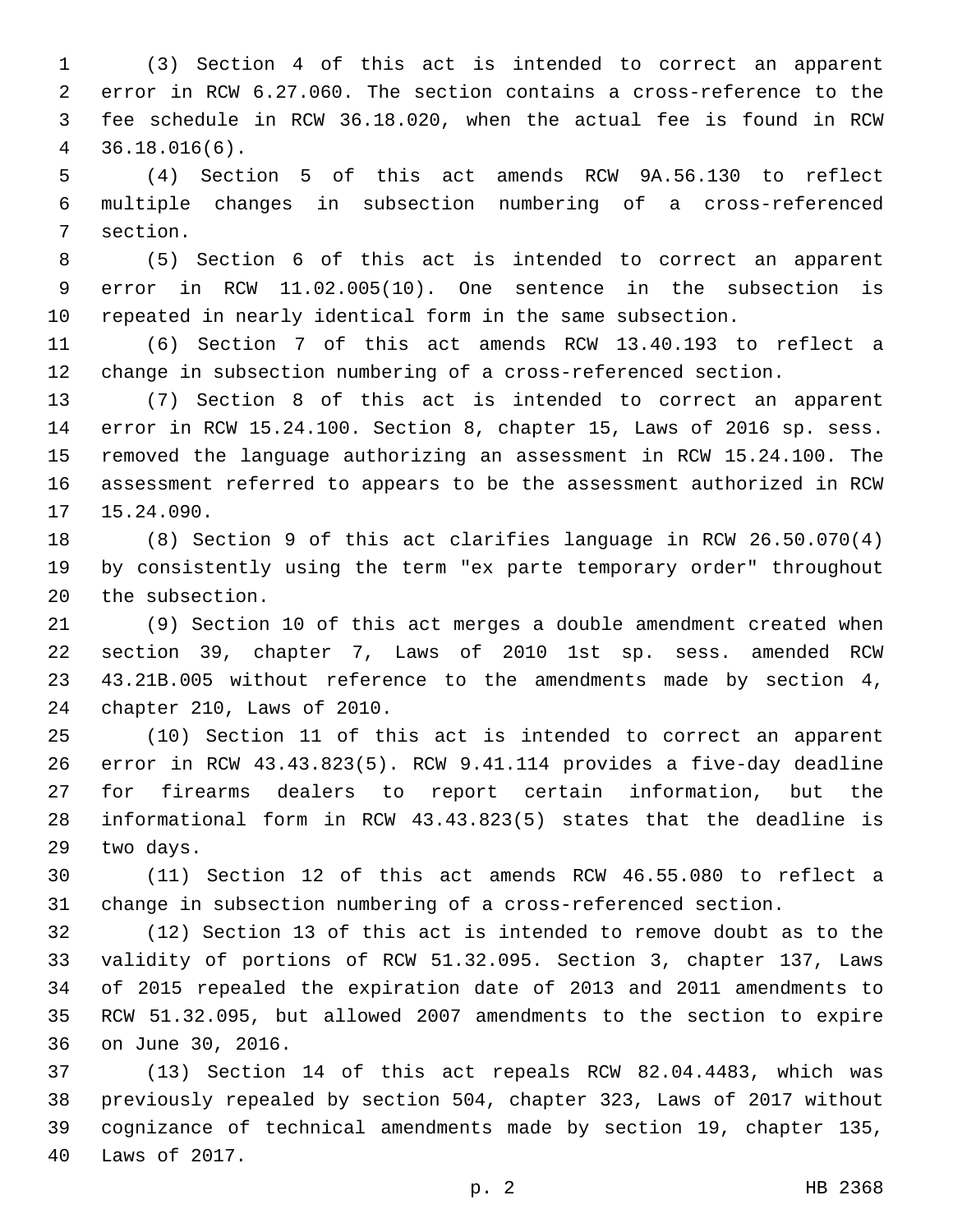(14) Section 15 of this act is intended to clarify the expiration date of RCW 90.56.335. Section 950, chapter 36, Laws of 2016 sp. sess. (the supplemental omnibus appropriations act) amended RCW 90.56.335 without cognizance of the section's expiration date.

 **Sec. 2.** RCW 1.20.051 and 1963 c 14 s 1 are each amended to read as follows:6

7 At two o'clock antemeridian Pacific Standard Time of the ((<del>last</del>)) 8 second Sunday in ((April)) March each year the time of the state of Washington shall be advanced one hour, and at two o'clock 10 antemeridian Pacific Standard Time of the ((<del>last</del>)) first Sunday in 11 ((October)) November in each year the time of the state of Washington shall, by the retarding of one hour, be returned to Pacific Standard 13 Time.

 **Sec. 3.** RCW 6.23.120 and 1987 c 442 s 712 are each amended to 15 read as follows:

 (1) Except as provided in subsection (4) of this section, during the period of redemption for any property that a person would be entitled to claim as a homestead, any licensed real estate broker within the county in which the property is located may nonexclusively list the property for sale whether or not there is a listing contract. If the property is not redeemed by the judgment debtor and a sheriff's deed is issued under RCW 6.21.120, then the property owner shall accept the highest current qualifying offer upon tender of full cash payment within two banking days after notice of the pending acceptance is received by the offeror. If timely tender is not made, such offer shall no longer be deemed to be current and the opportunity shall pass to the next highest current qualifying offer, if any. Notice of pending acceptance shall be given for the first highest current qualifying offer within five days after delivery of the sheriff's deed under RCW 6.21.120 and for each subsequent highest current qualifying offer within five days after the offer becoming the highest current qualifying offer. An offer is qualifying if the offer is made during the redemption period through a licensed real estate broker listing the property and is at least equal to the sum 35 of: (a) One hundred twenty percent ((greater than)) of the redemption amount determined under RCW 6.23.020 and (b) the normal commission of the real estate broker or agent handling the offer.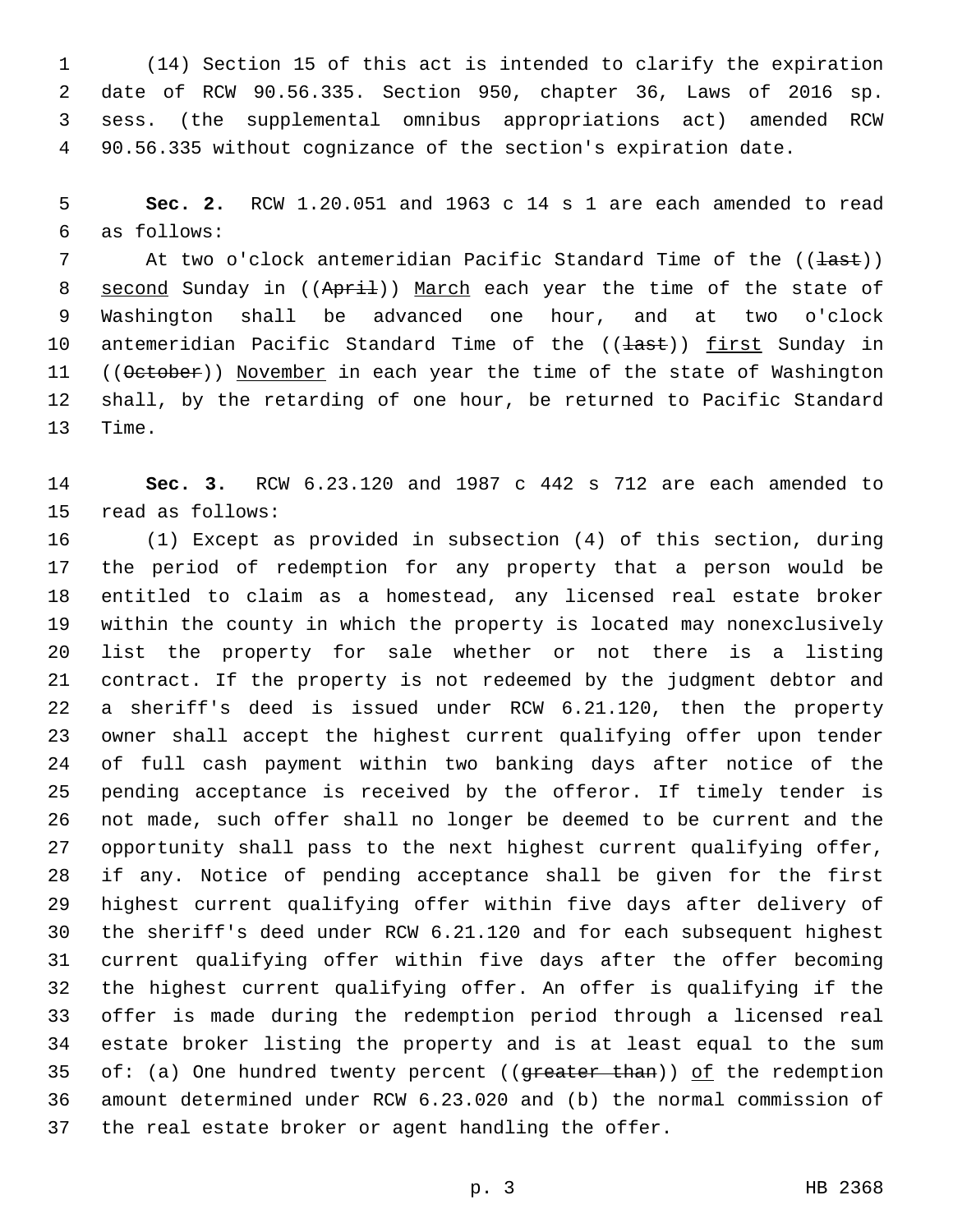(2) The proceeds shall be divided at the time of closing with: (a) One hundred twenty percent of the redemption amount determined under RCW 6.23.020 paid to the property owner, (b) the real estate broker's or agent's normal commission paid, and (c) any excess paid 5 to the judgment debtor.

 (3) Notice, tender, payment, and closing shall be made through the real estate broker or agent handling the offer.

 (4) This section shall not apply to mortgage or deed of trust 9 foreclosures under chapter 61.12 or 61.24 RCW.

 **Sec. 4.** RCW 6.27.060 and 2003 c 222 s 17 are each amended to 11 read as follows:

 The judgment creditor as the plaintiff or someone in the judgment creditor's behalf shall apply for a writ of garnishment by affidavit, stating the following facts: (1) The plaintiff has a judgment wholly 15 or partially unsatisfied in the court from which the writ is sought; (2) the amount alleged to be due under that judgment; (3) the plaintiff has reason to believe, and does believe that the garnishee, stating the garnishee's name and residence or place of business, is indebted to the defendant in amounts exceeding those exempted from garnishment by any state or federal law, or that the garnishee has possession or control of personal property or effects belonging to the defendant which are not exempted from garnishment by any state or federal law; and (4) whether or not the garnishee is the employer of 24 the judgment debtor.

 The judgment creditor shall pay to the clerk of the superior 26 court the fee provided by RCW ((<del>36.18.020</del>)) 36.18.016(6), or to the clerk of the district court the fee provided by RCW 3.62.060.

 **Sec. 5.** RCW 9A.56.130 and 2002 c 47 s 2 are each amended to read as follows:29

 (1) A person is guilty of extortion in the second degree if he or she commits extortion by means of a wrongful threat as defined in RCW 32 9A.04.110( $(\frac{25}{128})$  (d) through (j).

 (2) In any prosecution under this section based on a threat to accuse any person of a crime or cause criminal charges to be instituted against any person, it is a defense that the actor reasonably believed the threatened criminal charge to be true and that his or her sole purpose was to compel or induce the person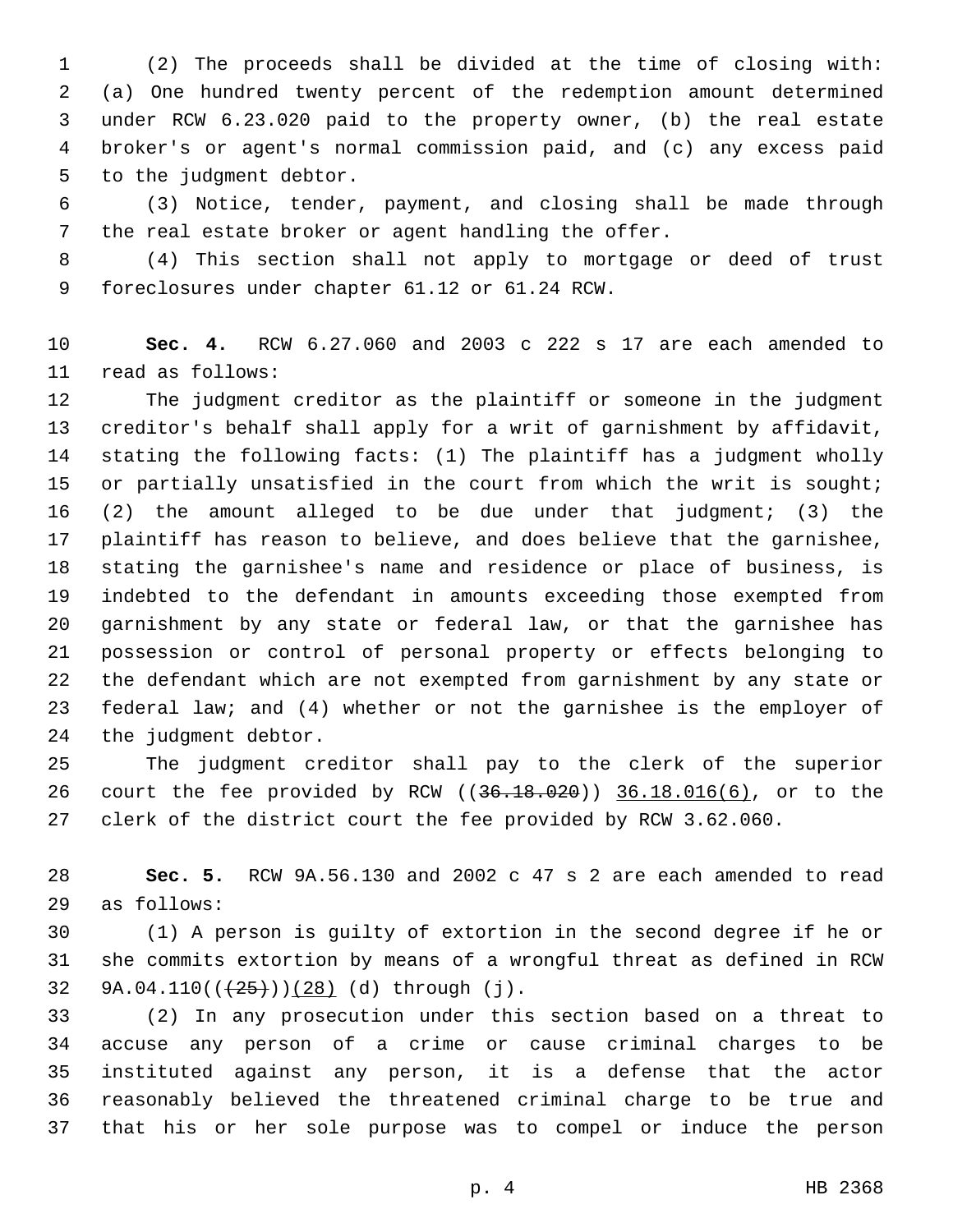threatened to take reasonable action to make good the wrong which was 2 the subject of such threatened criminal charge.

(3) Extortion in the second degree is a class C felony.

 **Sec. 6.** RCW 11.02.005 and 2014 c 58 s 18 are each amended to 5 read as follows:

 When used in this title, unless otherwise required from the 7 context:

 (1) "Administrator" means a personal representative of the estate of a decedent and the term may be used in lieu of "personal 10 representative" wherever required by context.

 (2) "Codicil" means a will that modifies or partially revokes an existing earlier will. A codicil need not refer to or be attached to 13 the earlier will.

 (3) "Degree of kinship" means the degree of kinship as computed according to the rules of the civil law; that is, by counting upward from the intestate to the nearest common ancestor and then downward to the relative, the degree of kinship being the sum of these two 18 counts.

 (4) "Executor" means a personal representative of the estate of a decedent appointed by will and the term may be used in lieu of "personal representative" wherever required by context.

 (5) "Guardian" or "limited guardian" means a personal representative of the person or estate of an incompetent or disabled person as defined in RCW 11.88.010 and the term may be used in lieu of "personal representative" wherever required by context.

 (6) "Heirs" denotes those persons, including the surviving spouse or surviving domestic partner, who are entitled under the statutes of intestate succession to the real and personal property of a decedent 29 on the decedent's death intestate.

 (7) "Internal revenue code" means the United States internal revenue code of 1986, as amended or renumbered as of January 1, 2001.

 (8) "Issue" means all the lineal descendants of an individual. An adopted individual is a lineal descendant of each of his or her adoptive parents and of all individuals with regard to which each adoptive parent is a lineal descendant. A child conceived prior to the death of a parent but born after the death of the deceased parent is considered to be the surviving issue of the deceased parent for 38 purposes of this title.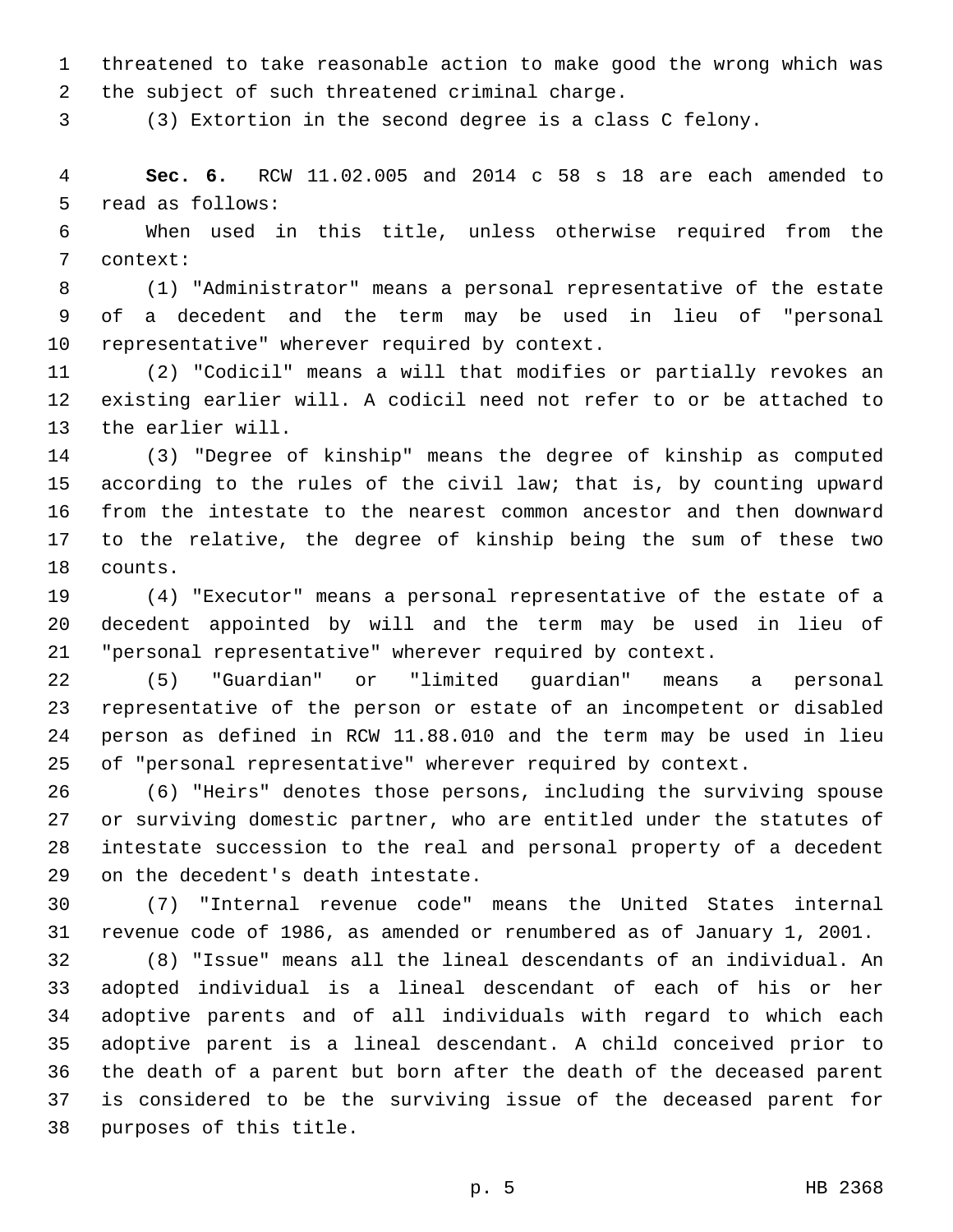(9) "Net estate" refers to the real and personal property of a decedent exclusive of homestead rights, exempt property, the family allowance and enforceable claims against, and debts of, the deceased 4 or the estate.

 (10) "Nonprobate asset" means those rights and interests of a person having beneficial ownership of an asset that pass on the person's death under a written instrument or arrangement other than the person's will. "Nonprobate asset" includes, but is not limited to, a right or interest passing under a joint tenancy with right of survivorship, joint bank account with right of survivorship, transfer on death deed, payable on death or trust bank account, transfer on death security or security account, deed or conveyance if possession has been postponed until the death of the person, trust of which the person is grantor and that becomes effective or irrevocable only upon the person's death, community property agreement, individual retirement account or bond, or note or other contract the payment or performance of which is affected by the death of the person. "Nonprobate asset" does not include: A payable-on-death provision of a life insurance policy, annuity, or other similar contract, or of an employee benefit plan; a right or interest passing by descent and distribution under chapter 11.04 RCW; a right or interest if, before death, the person has irrevocably transferred the right or interest, the person has waived the power to transfer it or, in the case of contractual arrangement, the person has waived the unilateral right to rescind or modify the arrangement; or a right or interest held by the person solely in a fiduciary capacity. For the definition of "nonprobate asset" relating to revocation of a provision for a former spouse upon dissolution of marriage or declaration of invalidity of 29 marriage, RCW 11.07.010(5) applies. ((For the definition of "nonprobate asset" relating to revocation of a provision for a former spouse upon dissolution of marriage or declaration of invalidity of 32 marriage, see RCW 11.07.010(5).) For the definition of "nonprobate asset" relating to testamentary disposition of nonprobate assets, see 34 RCW 11.11.010(7).

 (11) "Personal representative" includes executor, administrator, special administrator, and guardian or limited guardian and special 37 representative.

 (12) "Real estate" includes, except as otherwise specifically provided herein, all lands, tenements, and hereditaments, and all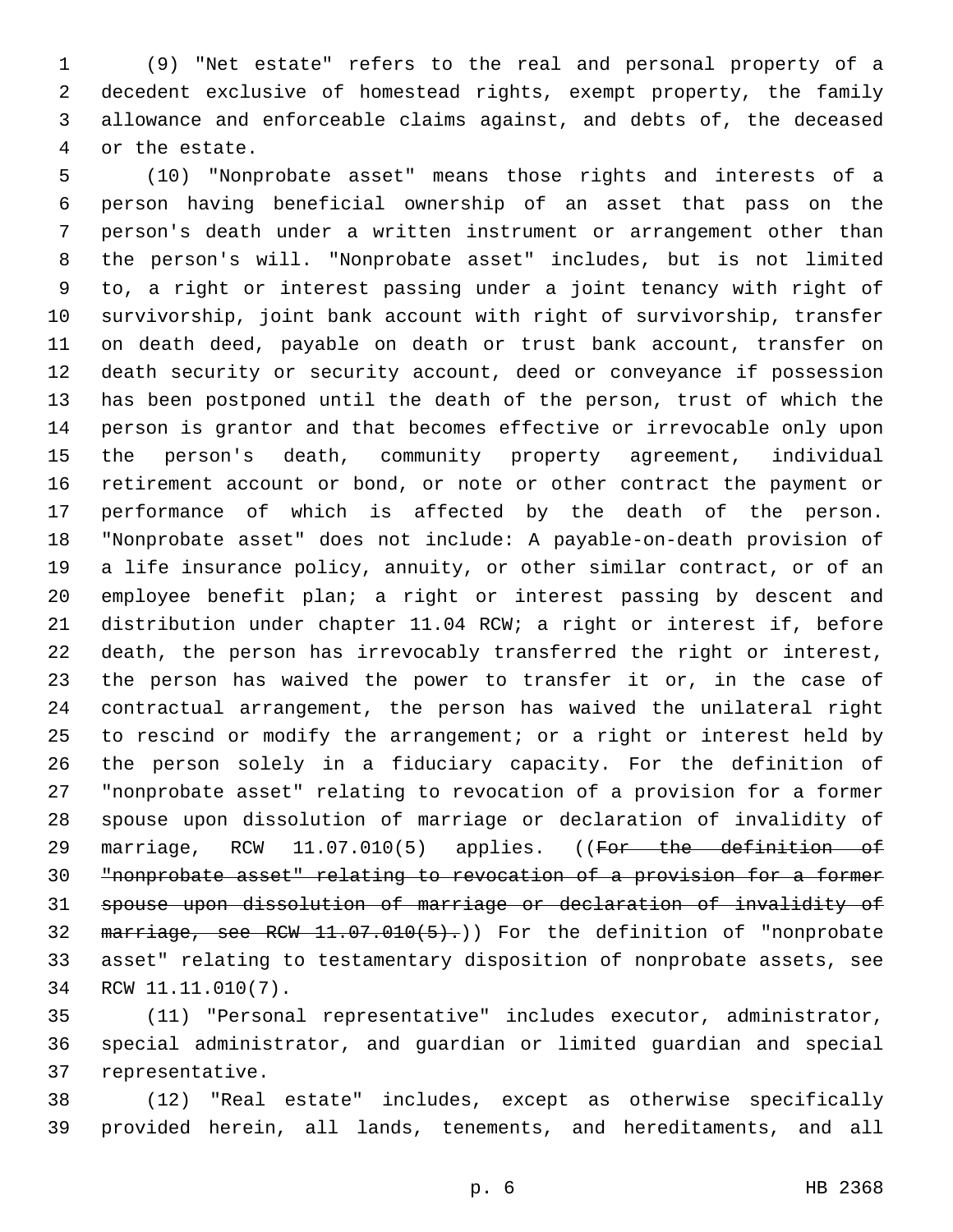rights thereto, and all interest therein possessed and claimed in fee 2 simple, or for the life of a third person.

 (13) "Representation" refers to a method of determining distribution in which the takers are in unequal degrees of kinship with respect to a decedent, and is accomplished as follows: After first determining who, of those entitled to share in the estate, are in the nearest degree of kinship, the estate is divided into equal shares, the number of shares being the sum of the number of persons who survive the decedent who are in the nearest degree of kinship and the number of persons in the same degree of kinship who died before the decedent but who left issue surviving the decedent; each share of a deceased person in the nearest degree must be divided among those of the deceased person's issue who survive the decedent and have no ancestor then living who is in the line of relationship between them and the decedent, those more remote in degree taking together the share which their ancestor would have taken had he or she survived 17 the decedent.

 (14) References to "section 2033A" of the internal revenue code in wills, trust agreements, powers of appointment, beneficiary designations, and other instruments governed by or subject to this title are deemed to refer to the comparable or corresponding provisions of section 2057 of the internal revenue code, as added by section 6006(b) of the internal revenue service restructuring act of 1998 (H.R. 2676, P.L. 105-206); and references to the section 2033A "exclusion" are deemed to mean the section 2057 deduction.

 (15) "Settlor" has the same meaning as provided for "trustor" in 27 this section.

 (16) "Special administrator" means a personal representative of the estate of a decedent appointed for limited purposes and the term may be used in lieu of "personal representative" wherever required by 31 context.

 (17) "Surviving spouse" or "surviving domestic partner" does not include an individual whose marriage to or state registered domestic partnership with the decedent has been terminated, dissolved, or invalidated unless, by virtue of a subsequent marriage or state registered domestic partnership, he or she is married to or in a domestic partnership with the decedent at the time of death. A decree of separation that does not terminate the status of spouses or domestic partners is not a dissolution or invalidation for purposes 40 of this subsection.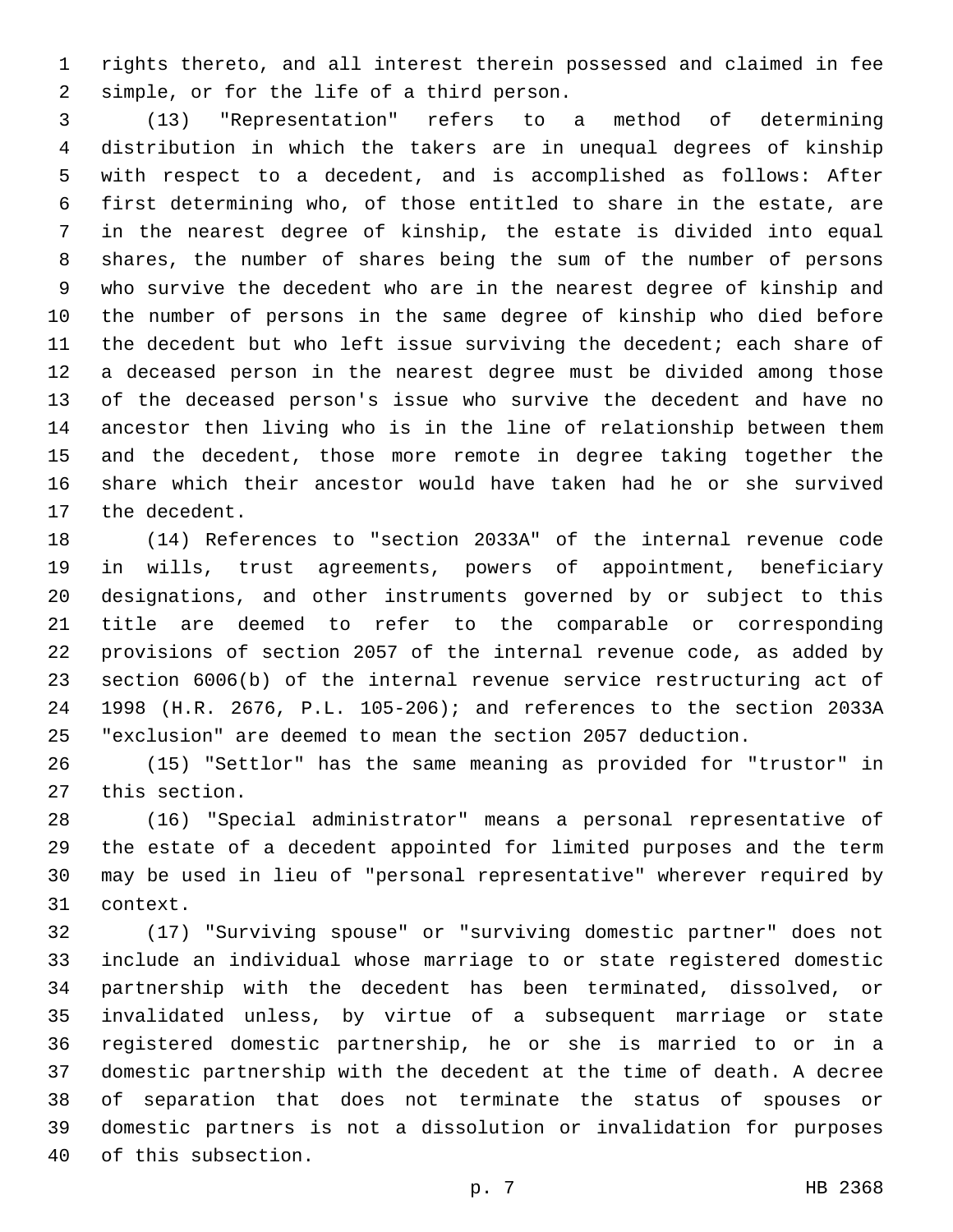(18) "Trustee" means an original, added, or successor trustee and includes the state, or any agency thereof, when it is acting as the trustee of a trust to which chapter 11.98 RCW applies.

 (19) "Trustor" means a person, including a testator, who creates, 5 or contributes property to, a trust.

 (20) "Will" means an instrument validly executed as required by 7 RCW 11.12.020.

 Words that import the singular number may also be applied to the 9 plural of persons and things.

 Words importing the masculine gender only may be extended to 11 females also.

 **Sec. 7.** RCW 13.40.193 and 2014 c 117 s 1 are each amended to 13 read as follows:

 (1) If a respondent is found to have been in possession of a 15 firearm in violation of RCW  $9.41.040(2)(a)((\overrightarrow{iii}))(iv)$ , the court shall impose a minimum disposition of ten days of confinement. If the offender's standard range of disposition for the offense as indicated in RCW 13.40.0357 is more than thirty days of confinement, the court shall commit the offender to the department for the standard range disposition. The offender shall not be released until the offender 21 has served a minimum of ten days in confinement.

 (2)(a) If a respondent is found to have been in possession of a firearm in violation of RCW 9.41.040, the disposition must include a requirement that the respondent participate in a qualifying program as described in (b) of this subsection, when available, unless the court makes a written finding based on the outcome of the juvenile court risk assessment that participation in a qualifying program 28 would not be appropriate.

 (b) For purposes of this section, "qualifying program" means an aggression replacement training program, a functional family therapy program, or another program applicable to the juvenile firearm offender population that has been identified as evidence-based or research-based and cost-beneficial in the current list prepared at the direction of the legislature by the Washington state institute 35 for public policy.

 (3) If the court finds that the respondent or an accomplice was armed with a firearm, the court shall determine the standard range disposition for the offense pursuant to RCW 13.40.160. If the offender or an accomplice was armed with a firearm when the offender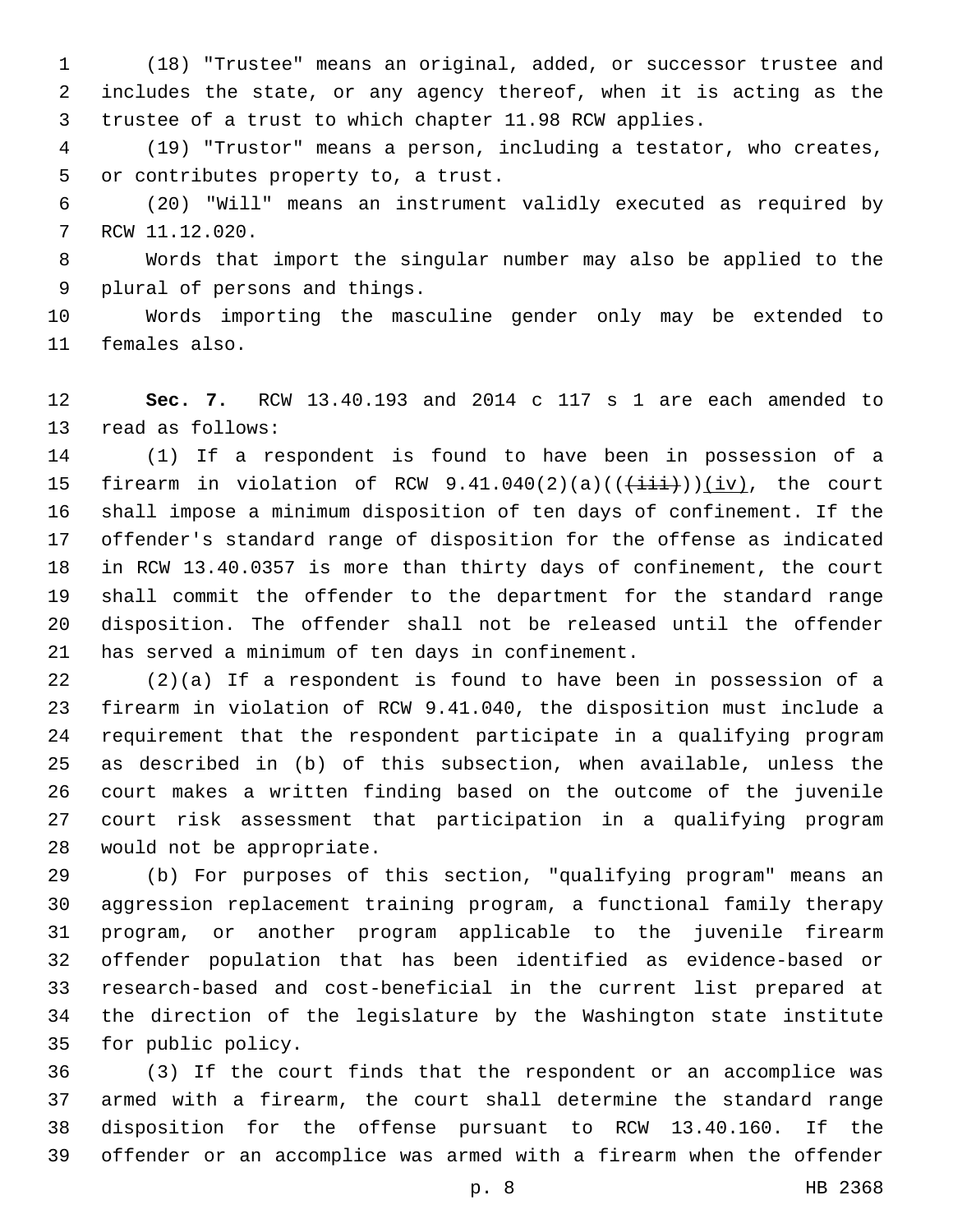committed any felony other than possession of a machine gun, possession of a stolen firearm, drive-by shooting, theft of a firearm, unlawful possession of a firearm in the first and second degree, or use of a machine gun in a felony, the following periods of total confinement must be added to the sentence: For a class A felony, six months; for a class B felony, four months; and for a class C felony, two months. The additional time shall be imposed regardless of the offense's juvenile disposition offense category as 9 designated in RCW 13.40.0357.

 (4) When a disposition under this section would effectuate a manifest injustice, the court may impose another disposition. When a judge finds a manifest injustice and imposes a disposition of confinement exceeding thirty days, the court shall commit the juvenile to a maximum term, and the provisions of RCW 13.40.030(2) shall be used to determine the range. When a judge finds a manifest injustice and imposes a disposition of confinement less than thirty days, the disposition shall be comprised of confinement or community 18 supervision or both.

 (5) Any term of confinement ordered pursuant to this section shall run consecutively to any term of confinement imposed in the 21 same disposition for other offenses.

 **Sec. 8.** RCW 15.24.100 and 2016 sp.s. c 15 s 8 are each amended 23 to read as follows:

 (1) A petition may be filed with the commission to reduce the 25 assessment authorized in ((this section)) RCW 15.24.090 to zero. To be valid, the petition must be signed by at least eight percent of all apple growers eligible to vote in commission referendum elections. The petition shall contain the name of a person designated 29 to represent the petitioners.

 (2) Upon receipt of a valid petition, the commission shall prepare a document discussing the substance of the petition. A statement in favor of the petition shall be written by the proponents of the petition. A statement opposing the petition may be written by the commission or an opponent. The document and a notice of public hearing shall be sent to apple growers eligible to vote in commission referendum elections at least twenty days prior to the scheduled public hearings. The commission shall hold public hearings in Yakima 38 and Wenatchee on the petition.

p. 9 HB 2368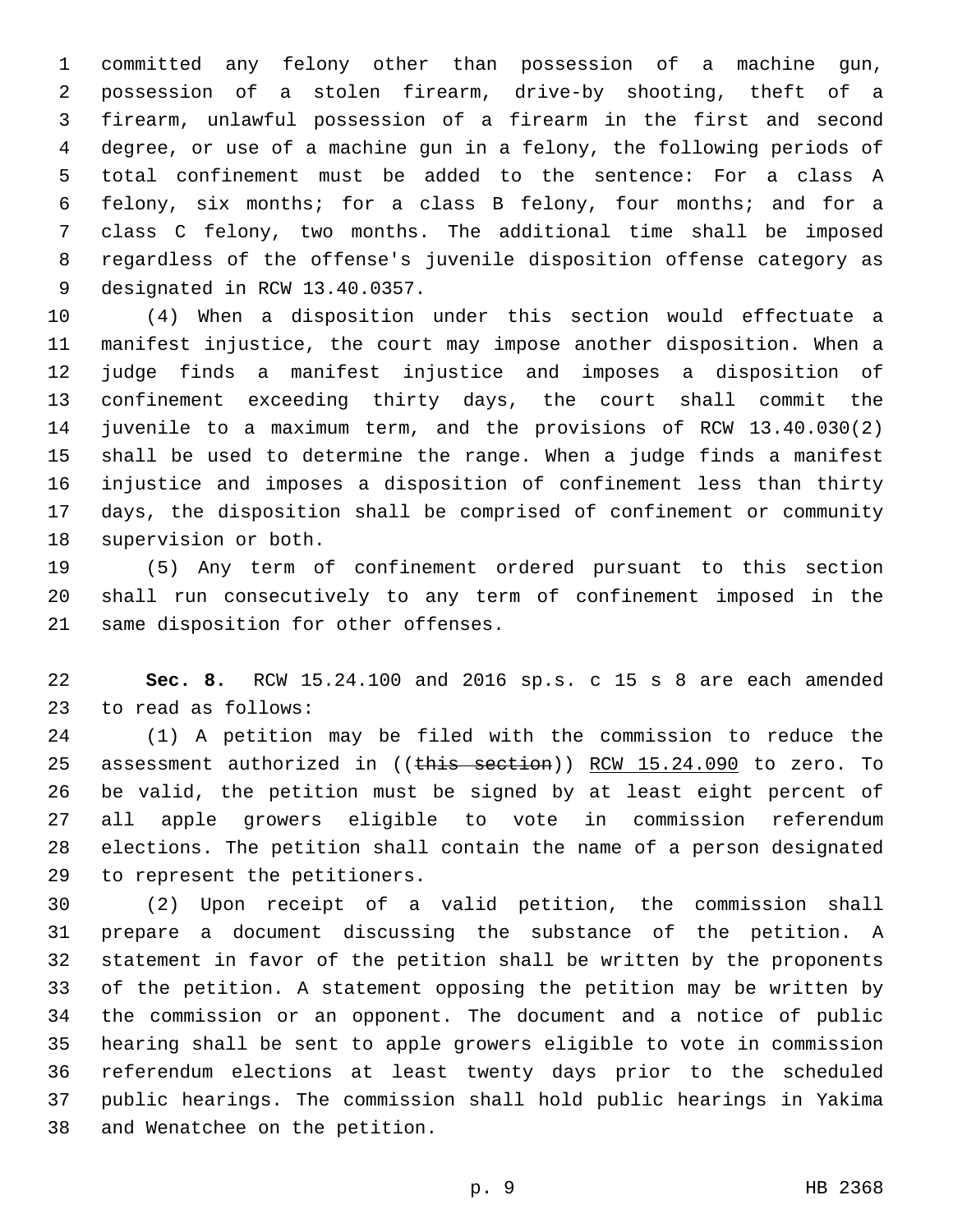(3) Following the public hearings, the question of whether to 2 reduce the assessment authorized in ((this section)) RCW 15.24.090 to zero shall be referred to a referendum mail ballot. The commission shall certify to the director a list of apple growers eligible to vote in commission referendum elections. The referendum shall be conducted and supervised by the director using the certified list. Inadvertent failure to notify a grower does not invalidate a 8 referendum.

 (4) The referendum will be approved if a simple majority of apple growers voting in the referendum election vote in favor of the elimination of the assessment. The director will certify the results 12 of the vote.

 (5) The referendum vote shall be binding and may not be overturned by action of the commission or director. If the referendum is approved, the commission shall immediately commence activities to wind down its operations. However, the elimination of the assessment shall not be effective until six months from the date the referendum result is certified by the director. If the referendum fails, neither the commission nor the director will take further action on the 20 petition.

 (6) The commission is responsible for all its own costs and all the director's costs associated with the hearing, notice, and referendum process. A subsequent petition may not be filed any sooner than five years following the certification of the results of any previously held referendum conducted under this section.

 **Sec. 9.** RCW 26.50.070 and 2010 c 274 s 305 are each amended to 27 read as follows:

 (1) Where an application under this section alleges that irreparable injury could result from domestic violence if an order is not issued immediately without prior notice to the respondent, the court may grant an ex parte temporary order for protection, pending a full hearing, and grant relief as the court deems proper, including 33 an order:

 (a) Restraining any party from committing acts of domestic 35 violence;

 (b) Restraining any party from going onto the grounds of or entering the dwelling that the parties share, from the residence, workplace, or school of the other, or from the day care or school of 39 a child until further order of the court;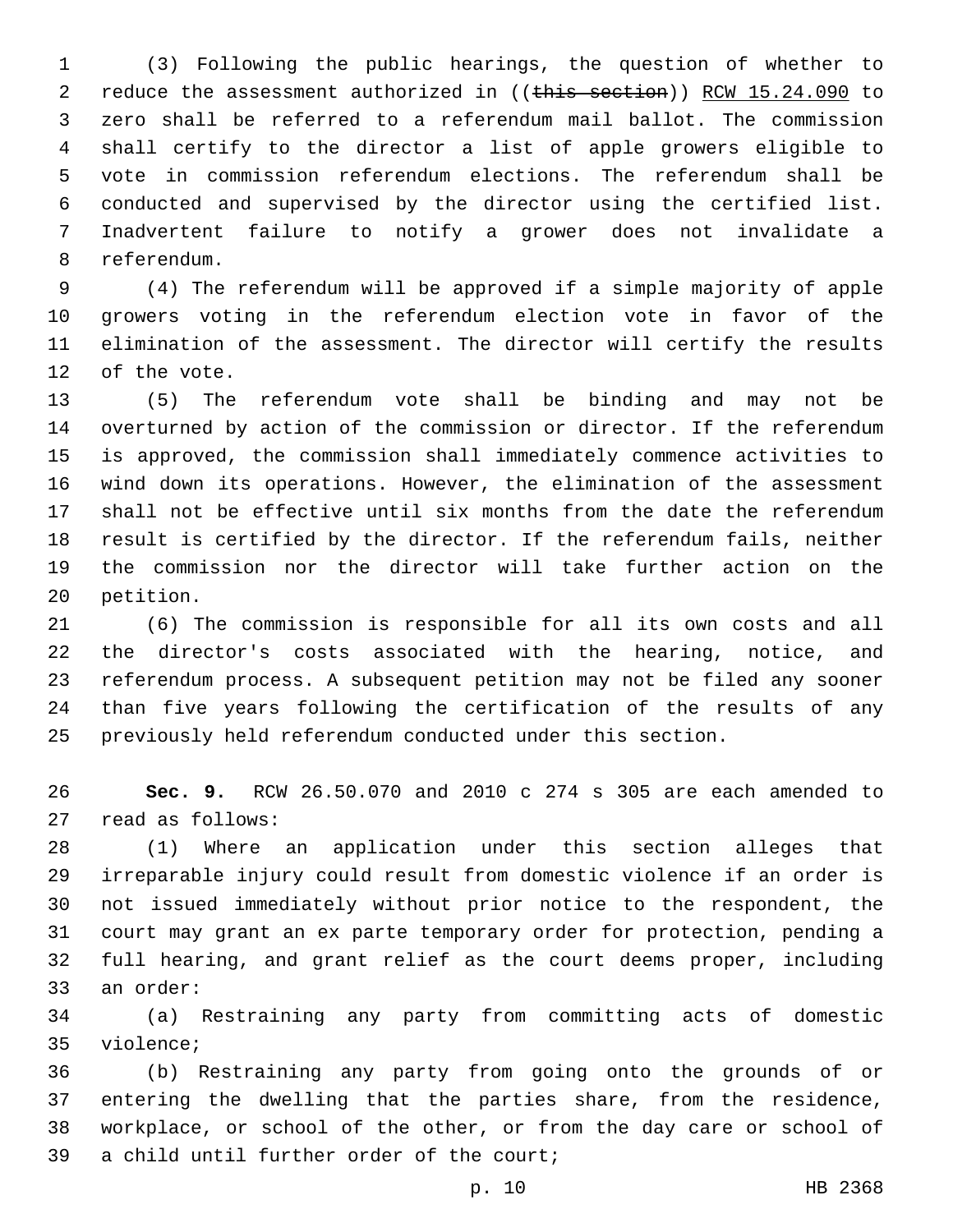(c) Prohibiting any party from knowingly coming within, or knowingly remaining within, a specified distance from a specified location;3

 (d) Restraining any party from interfering with the other's custody of the minor children or from removing the children from the 6 jurisdiction of the court;

 (e) Restraining any party from having any contact with the victim of domestic violence or the victim's children or members of the 9 victim's household;

(f) Considering the provisions of RCW 9.41.800; and

 (g) Restraining the respondent from harassing, following, keeping under physical or electronic surveillance, cyberstalking as defined in RCW 9.61.260, and using telephonic, audiovisual, or other electronic means to monitor the actions, location, or communication of a victim of domestic violence, the victim's children, or members of the victim's household. For the purposes of this subsection, "communication" includes both "wire communication" and "electronic 18 communication" as defined in RCW 9.73.260.

 (2) Irreparable injury under this section includes but is not limited to situations in which the respondent has recently threatened petitioner with bodily injury or has engaged in acts of domestic 22 violence against the petitioner.

 (3) The court shall hold an ex parte hearing in person or by telephone on the day the petition is filed or on the following 25 judicial day.

 (4) An ex parte temporary order for protection shall be effective for a fixed period not to exceed fourteen days or twenty-four days if the court has permitted service by publication under RCW 26.50.085 or by mail under RCW 26.50.123. The ex parte temporary order may be reissued. A full hearing, as provided in this chapter, shall be set 31 for not later than fourteen days from the issuance of the ex parte temporary order or not later than twenty-four days if service by publication or by mail is permitted. Except as provided in RCW 26.50.050, 26.50.085, and 26.50.123, the respondent shall be 35 personally served with a copy of the ex parte temporary order along with a copy of the petition and notice of the date set for the 37 hearing.

 (5) Any order issued under this section shall contain the date and time of issuance and the expiration date and shall be entered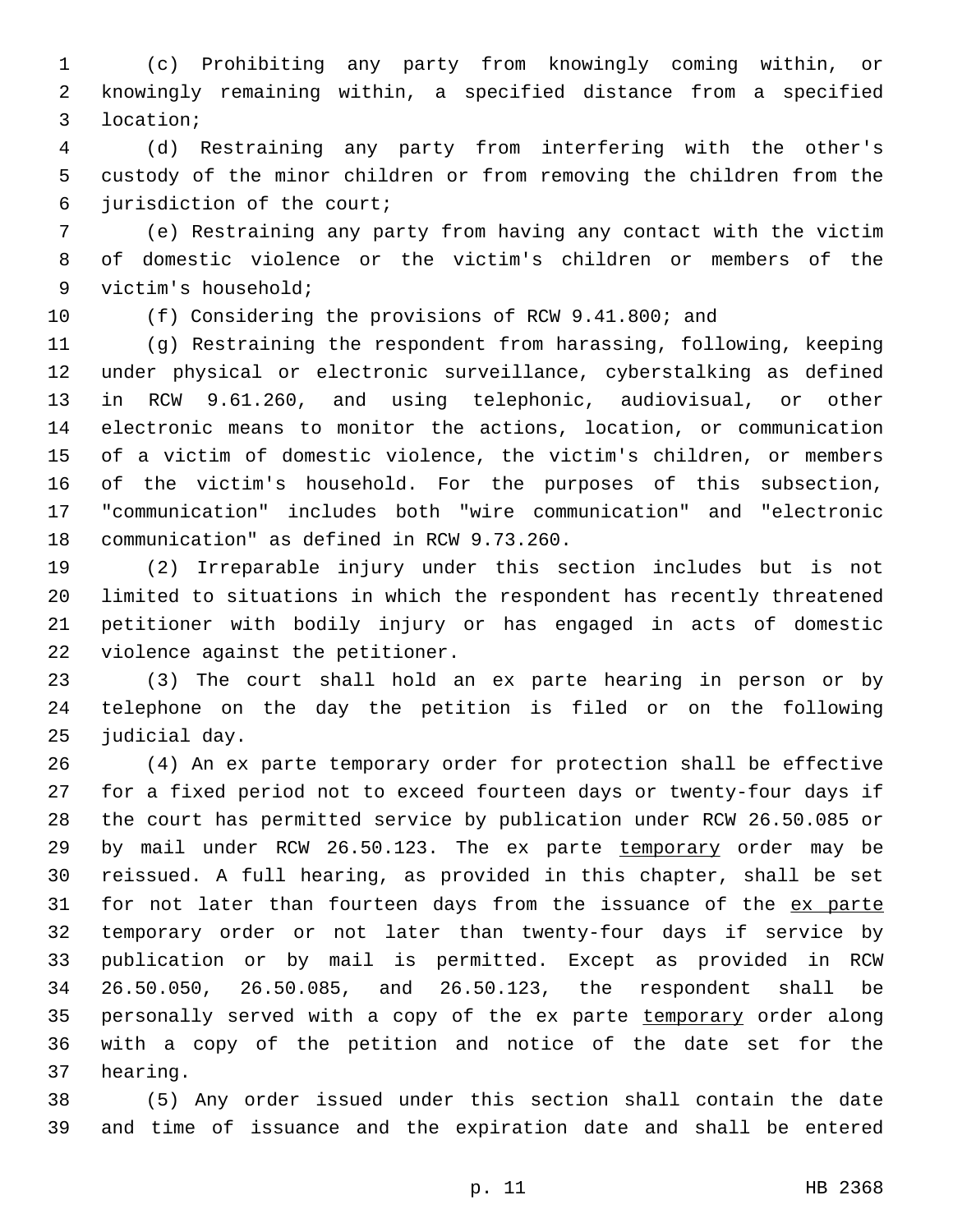into a statewide judicial information system by the clerk of the 2 court within one judicial day after issuance.

 (6) If the court declines to issue an ex parte temporary order for protection the court shall state the particular reasons for the court's denial. The court's denial of a motion for an ex parte order 6 of protection shall be filed with the court.

 **Sec. 10.** RCW 43.21B.005 and 2010 1st sp.s. c 7 s 39 and 2010 c 8 210 s 4 are each reenacted to read as follows:

 (1) There is created an environmental and land use hearings office of the state of Washington. The environmental and land use hearings office consists of the pollution control hearings board created in RCW 43.21B.010, the shorelines hearings board created in RCW 90.58.170, and the growth management hearings board created in RCW 36.70A.250. The governor shall designate one of the members of the pollution control hearings board or growth management hearings board to be the director of the environmental and land use hearings office during the term of the governor. Membership, powers, functions, and duties of the pollution control hearings board, the shorelines hearings board, and the growth management hearings board 20 shall be as provided by law.

 (2) The director of the environmental and land use hearings office may appoint one or more administrative appeals judges in cases before the environmental boards and, with the consent of the chair of the growth management hearings board, one or more hearing examiners in cases before the land use board comprising the office. The administrative appeals judges shall possess the powers and duties conferred by the administrative procedure act, chapter 34.05 RCW, have a demonstrated knowledge of environmental law, and shall be admitted to the practice of law in the state of Washington. The hearing examiners possess the powers and duties provided for in RCW 31 36.70A.270.

 (3) Administrative appeals judges are not subject to chapter 41.06 RCW. The administrative appeals judges appointed under subsection (2) of this section are subject to discipline and termination, for cause, by the director of the environmental and land use hearings office. Upon written request by the person so disciplined or terminated, the director of the environmental and land use hearings office shall state the reasons for such action in writing. The person affected has a right of review by the superior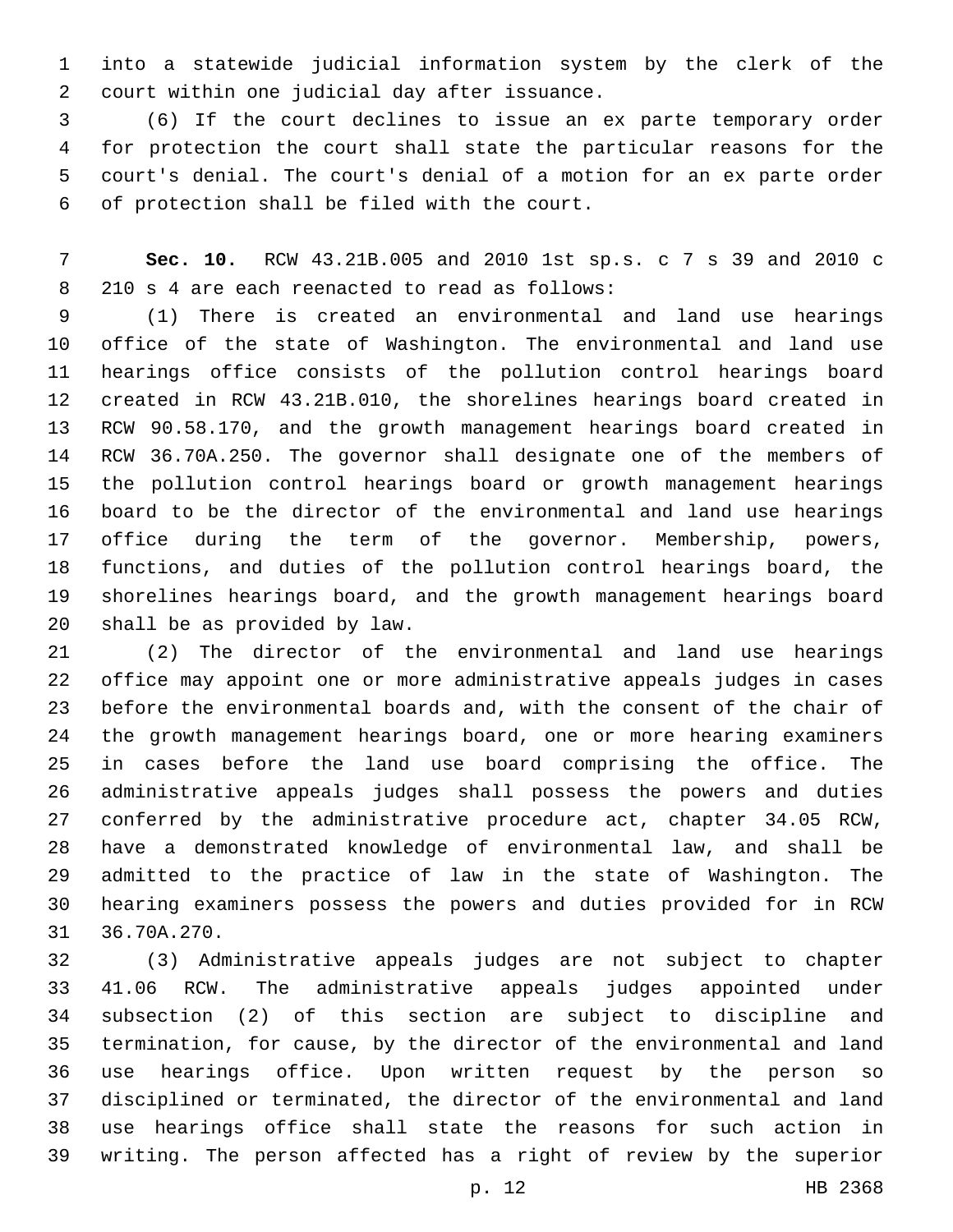court of Thurston county on petition for reinstatement or other remedy filed within thirty days of receipt of such written reasons.

 (4) The director of the environmental and land use hearings office may appoint, discharge, and fix the compensation of such administrative or clerical staff as may be necessary.

 (5) The director of the environmental and land use hearings 7 office may also contract for required services.

 **Sec. 11.** RCW 43.43.823 and 2017 c 261 s 3 are each amended to 9 read as follows:

 (1) Upon receipt of the information from the Washington association of sheriffs and police chiefs pursuant to RCW 36.28A.400, the Washington state patrol must incorporate the information into its electronic database accessible to law enforcement agencies and officers, including federally recognized Indian tribes, that have a connection to the Washington state patrol electronic database.

 (2) Upon receipt of documentation that a person has appealed a background check denial, the Washington state patrol shall immediately remove the record of the person initially reported pursuant to RCW 36.28A.400 from its electronic database accessible to law enforcement agencies and officers. The Washington state patrol must keep a separate record of the person's information for a period of one year or until such time as the appeal has been resolved. Every twelve months, the Washington state patrol shall notify the person that the person must provide documentation that his or her appeal is still pending or the record of the person's background check denial will be put back in its electronic database accessible to law enforcement agencies and officers. At any time, upon receipt of documentation that a person's appeal has been granted, the Washington state patrol shall remove any record of the person's denied firearms purchase or transfer application from its electronic database accessible to law enforcement agencies and officers.

 (3) Upon receipt of satisfactory proof that a person who was reported to the Washington state patrol pursuant to RCW 36.28A.400 is no longer ineligible to possess a firearm under state or federal law, the Washington state patrol must remove any record of the person's denied firearms purchase or transfer application from its electronic database accessible to law enforcement agencies and officers.

 (4) Upon receipt of notification from the Washington association of sheriffs and police chiefs that a person originally denied the

p. 13 HB 2368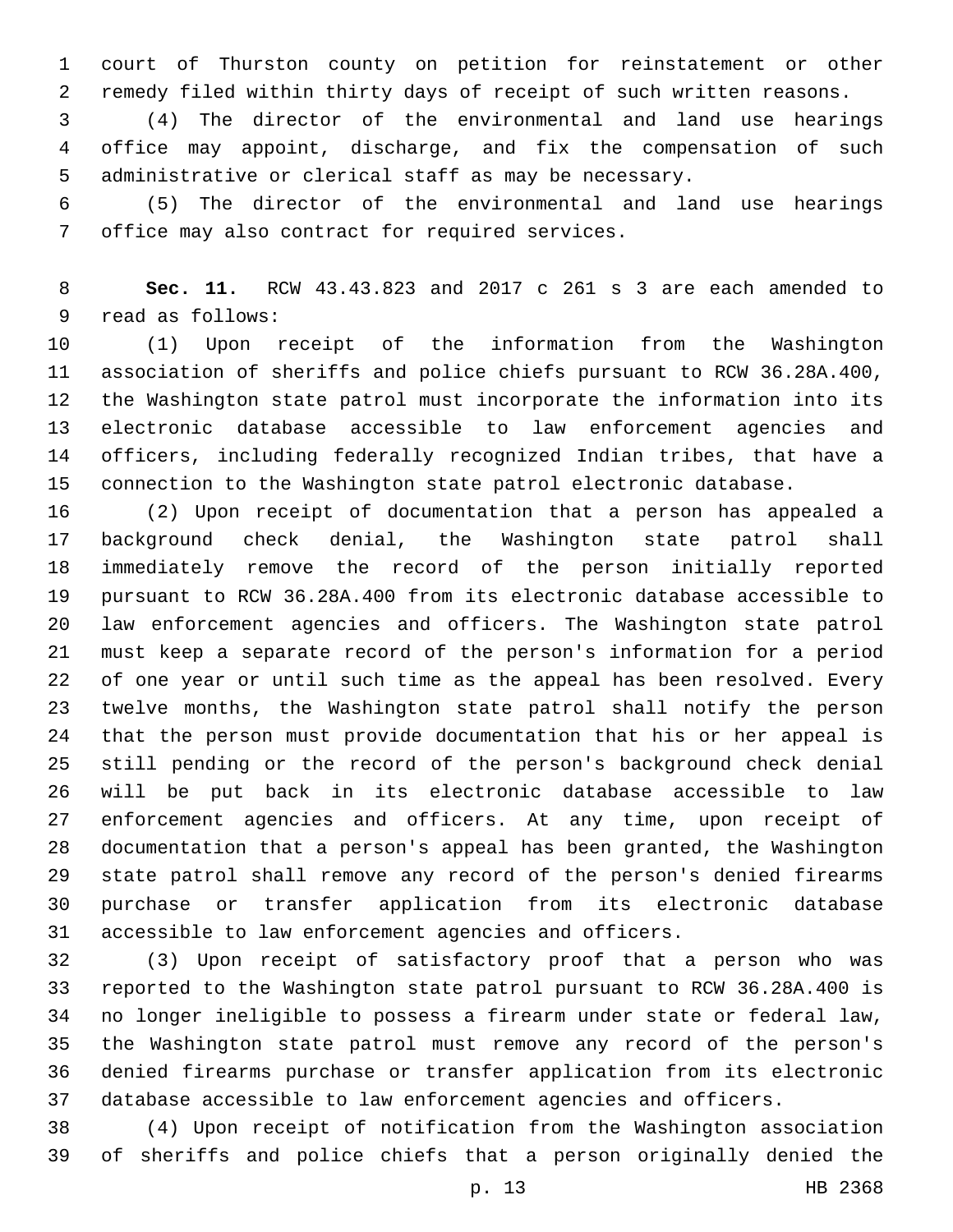purchase or transfer of a firearm as the result of a background check or completed and submitted firearm purchase or transfer application that indicates the applicant is ineligible to possess a firearm under state or federal law has subsequently been approved for the purchase or transfer, the Washington state patrol must remove any record of the person's denied firearms purchase or transfer application from its electronic database accessible to law enforcement agencies and 8 officers within five business days.

 (5) The Washington state patrol shall generate and distribute a notice form to all firearm dealers, to be provided by the dealers to applicants denied the purchase or transfer of a firearm as a result of a background check that indicates the applicant is ineligible to possess a firearm. The notice form must contain the following 14 statements:

 State law requires that I transmit the following information 16 to the Washington association of sheriffs and police chiefs as a result of your firearm purchase or transfer denial 18 within  $((two))$  five days of the denial:

(a) Identifying information of the applicant;

- (b) The date of the application and denial of the 21 application;
- (c) Other information as prescribed by the Washington association of sheriffs and police chiefs.

 If you believe this denial is in error, and you do not exercise your right to appeal, you may be subject to criminal investigation by the Washington state patrol and/or a local 27 law enforcement agency.

 The notice form shall also contain information directing the applicant to a web site describing the process of appealing a national instant criminal background check system denial through the federal bureau of investigation and refer the applicant to local law enforcement for information on a denial based on a state background check. The notice form shall also contain a phone number for a contact at the Washington state patrol to direct the person to resources regarding an individual's right to appeal a background check denial.36

 (6) The Washington state patrol may adopt rules as are necessary 38 to carry out the purposes of this section.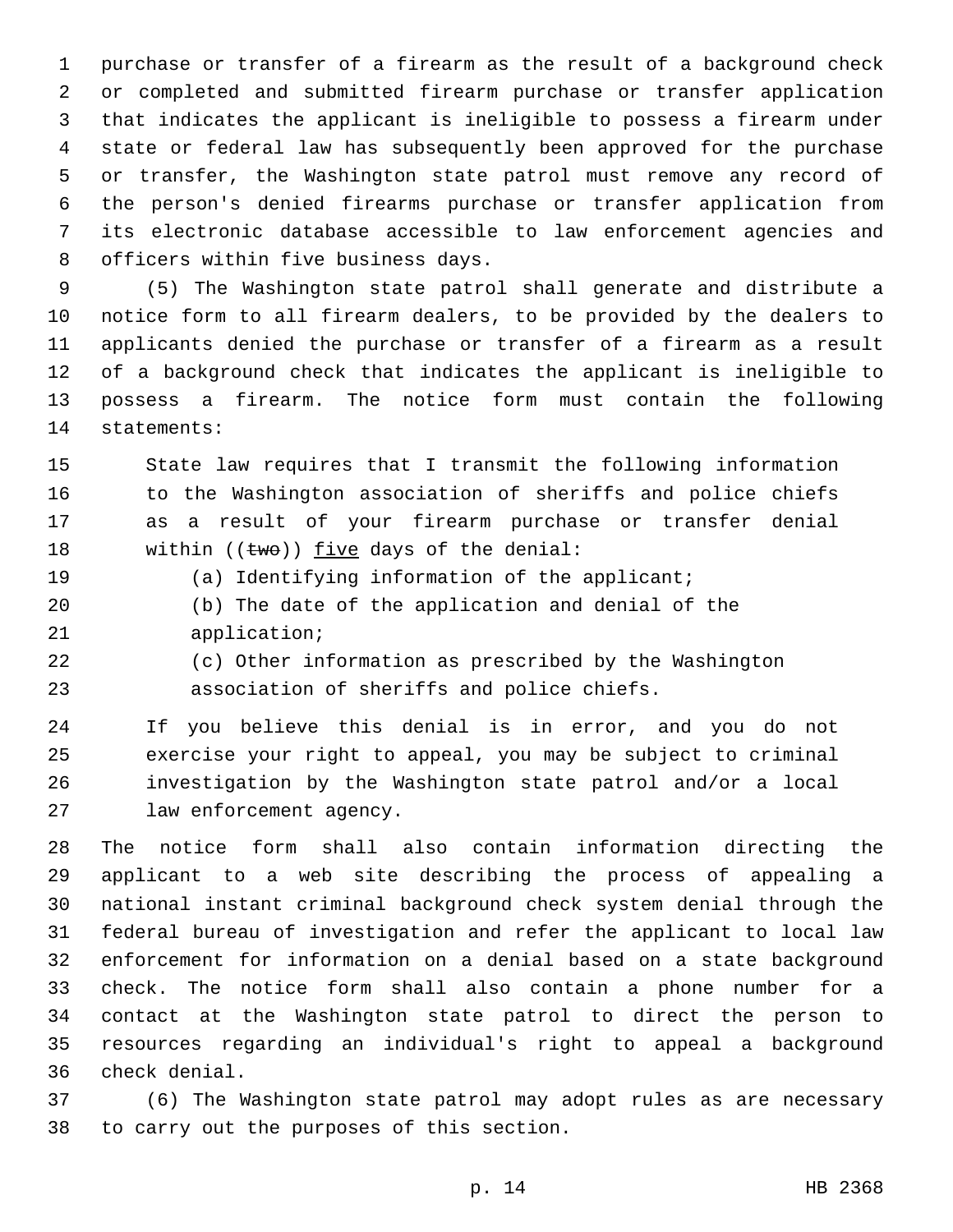**Sec. 12.** RCW 46.55.080 and 1999 c 398 s 4 are each amended to 2 read as follows:

 (1) If a vehicle is in violation of the time restrictions of RCW  $46.55.010((+13))(14)$ , it may be impounded by a registered tow truck operator at the direction of a law enforcement officer or other public official with jurisdiction if the vehicle is on public property, or at the direction of the property owner or an agent if it is on private property. A law enforcement officer may also direct the impoundment of a vehicle pursuant to a writ or court order.

 (2) The person requesting a private impound or a law enforcement officer or public official requesting a public impound shall provide a signed authorization for the impound at the time and place of the impound to the registered tow truck operator before the operator may proceed with the impound. A registered tow truck operator, employee, or his or her agent may not serve as an agent of a property owner for the purposes of signing an impound authorization or, independent of the property owner, identify a vehicle for impound.

 (3) In the case of a private impound, the impound authorization shall include the following statement: "A person authorizing this impound, if the impound is found in violation of chapter 46.55 RCW, may be held liable for the costs incurred by the vehicle owner."

 (4) A registered tow truck operator shall record and keep in the operator's files the date and time that a vehicle is put in the operator's custody and released. The operator shall make an entry into a master log regarding transactions relating to impounded vehicles. The operator shall make this master log available, upon request, to representatives of the department or the state patrol.

 (5) A person who engages in or offers to engage in the activities of a registered tow truck operator may not be associated in any way with a person or business whose main activity is authorizing the 31 impounding of vehicles.

 **Sec. 13.** RCW 51.32.095 and 2015 c 137 s 2 are each reenacted to 33 read as follows:

 (1) One of the primary purposes of this title is to enable the injured worker to become employable at gainful employment. To this end, the department or self-insurers must utilize the services of individuals and organizations, public or private, whose experience, training, and interests in vocational rehabilitation and retraining qualify them to lend expert assistance to the supervisor of

p. 15 HB 2368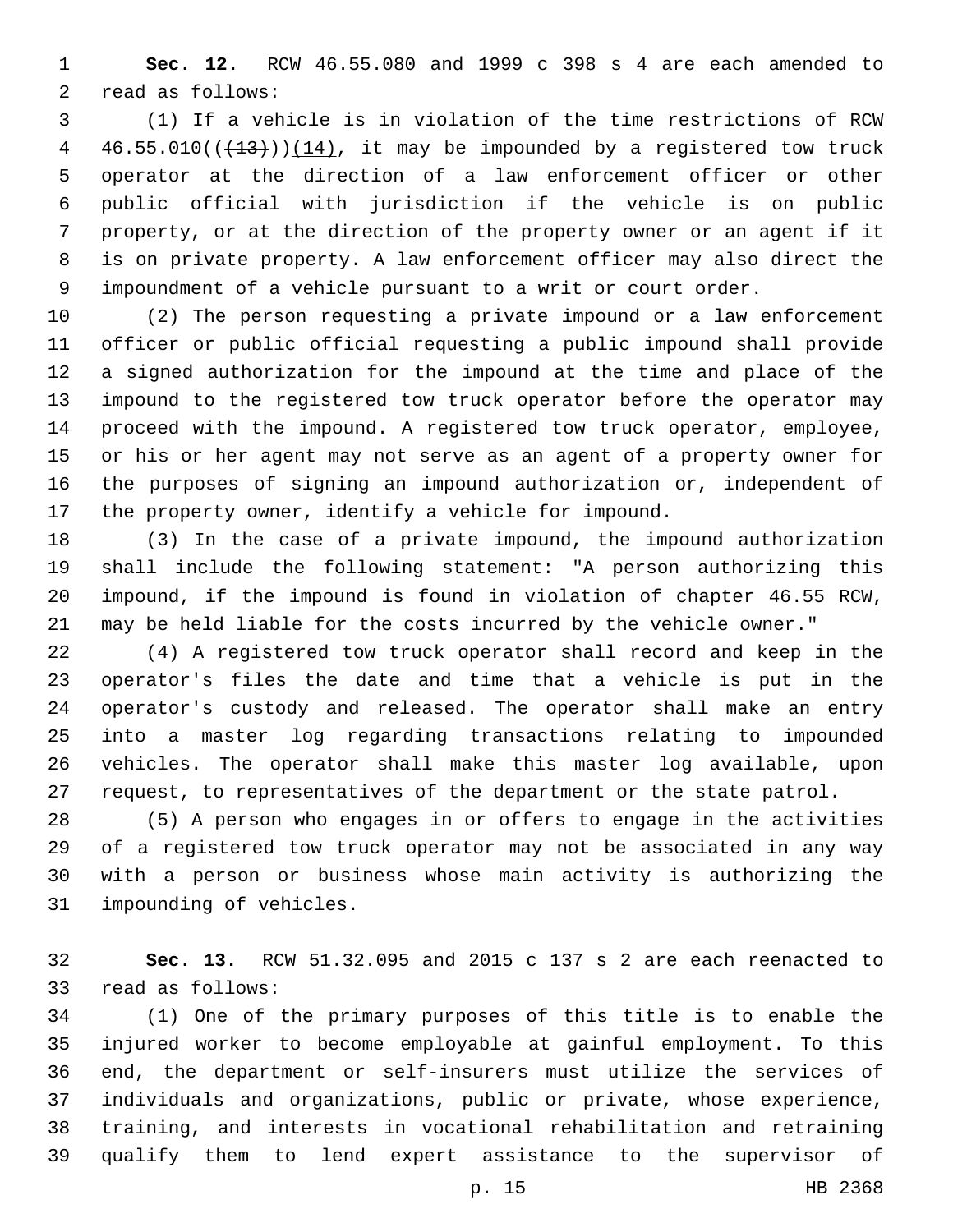industrial insurance in such programs of vocational rehabilitation as may be reasonable to make the worker employable consistent with his or her physical and mental status. Where, after evaluation and recommendation by such individuals or organizations and prior to final evaluation of the worker's permanent disability and in the sole opinion of the supervisor or supervisor's designee, whether or not medical treatment has been concluded, vocational rehabilitation is both necessary and likely to enable the injured worker to become employable at gainful employment, the supervisor or supervisor's designee may, in his or her sole discretion, pay or, if the employer is a self-insurer, direct the self-insurer to pay the cost as provided in subsection (5) of this section or RCW 51.32.099, as appropriate. An injured worker may not participate in vocational rehabilitation under this section or RCW 51.32.099 if such participation would result in a payment of benefits as described in RCW 51.32.240(5), and any benefits so paid must be recovered 17 according to the terms of that section.

 (2) Vocational rehabilitation services may be provided to an injured worker when in the sole discretion of the supervisor or the supervisor's designee vocational rehabilitation is both necessary and likely to make the worker employable at gainful employment. In determining whether to provide vocational services and at what level, the following list must be used, in order of priority with the highest priority given to returning a worker to employment:

(a) Return to the previous job with the same employer;

 (b) Modification of the previous job with the same employer 27 including transitional return to work;

 (c) A new job with the same employer in keeping with any 29 limitations or restrictions;

 (d) Modification of a new job with the same employer including 31 transitional return to work;

(e) Modification of the previous job with a new employer;

 (f) A new job with a new employer or self-employment based upon 34 transferable skills;

(g) Modification of a new job with a new employer;

 (h) A new job with a new employer or self-employment involving 37 on-the-job training;

(i) Short-term retraining.38

 (3) Notwithstanding subsection (2) of this section, vocational services may be provided to an injured worker who has suffered the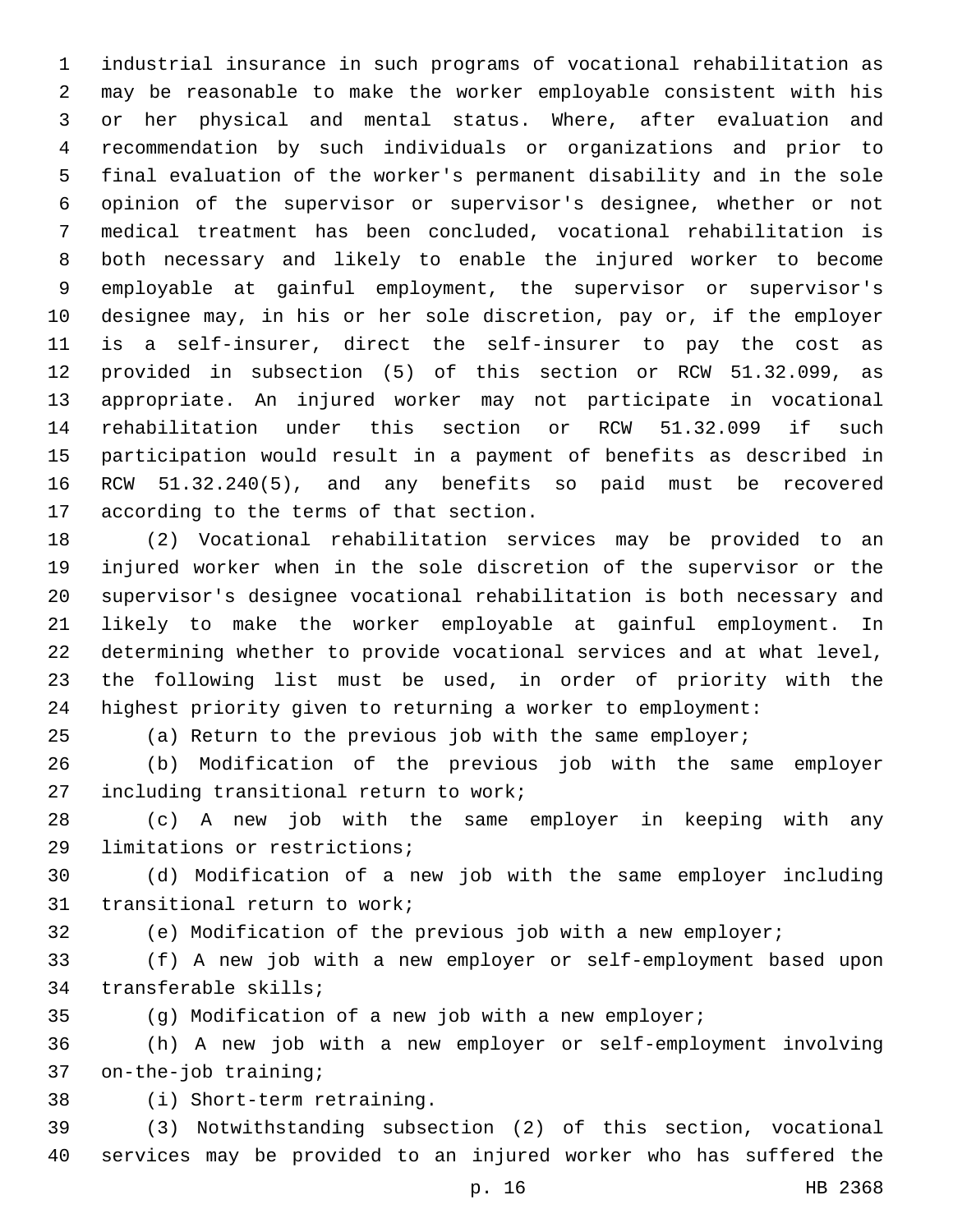loss or complete use of both legs, or arms, or one leg and one arm, or total eyesight when, in the sole discretion of the supervisor or the supervisor's designee, these services will either substantially improve the worker's quality of life or substantially improve the worker's ability to function in an employment setting, regardless of whether or not these services are either necessary or reasonably likely to make the worker employable at any gainful employment. Vocational services must be completed prior to the commencement of the worker's entitlement to benefits under RCW 51.32.060. However, workers who are eligible for vocational services under this subsection are not eligible for option 2 benefits, as provided in RCW 12 51.32.099(4) and 51.32.096.

 (4) To encourage the employment of individuals who have suffered an injury or occupational disease resulting in permanent disability which may be a substantial obstacle to employment, the supervisor or supervisor's designee, in his or her sole discretion, may provide assistance including job placement services for eligible injured workers who are receiving vocational services under the return-to- work priorities listed in subsection (2)(b) through (i) of this section, except for self-employment, and to employers that employ them. The assistance listed in (a) through (f) of this subsection is only available in cases where the worker is employed:

 (a) Reduction or elimination of premiums or assessments owed by 24 employers for such workers;

 (b) Reduction or elimination of charges against the employers in the event of further injury to such workers in their employ;

 (c) Reimbursement of the injured worker's wages for light duty or transitional work consistent with the limitations in RCW 29  $51.32.090(4)(c);$ 

 (d) Reimbursement for the costs of clothing that is necessary to allow the worker to perform the offered work consistent with the 32 limitations in RCW 51.32.090(4)(e);

 (e) Reimbursement for the costs of tools or equipment to allow the worker to perform the work consistent with the limitations in RCW  $51.32.090(4)(f);$ 

 (f) A one-time payment equal to the lesser of ten percent of the worker's wages including commissions and bonuses paid or ten thousand dollars for continuous employment without reduction in base wages for at least twelve months. The twelve months begin the first date of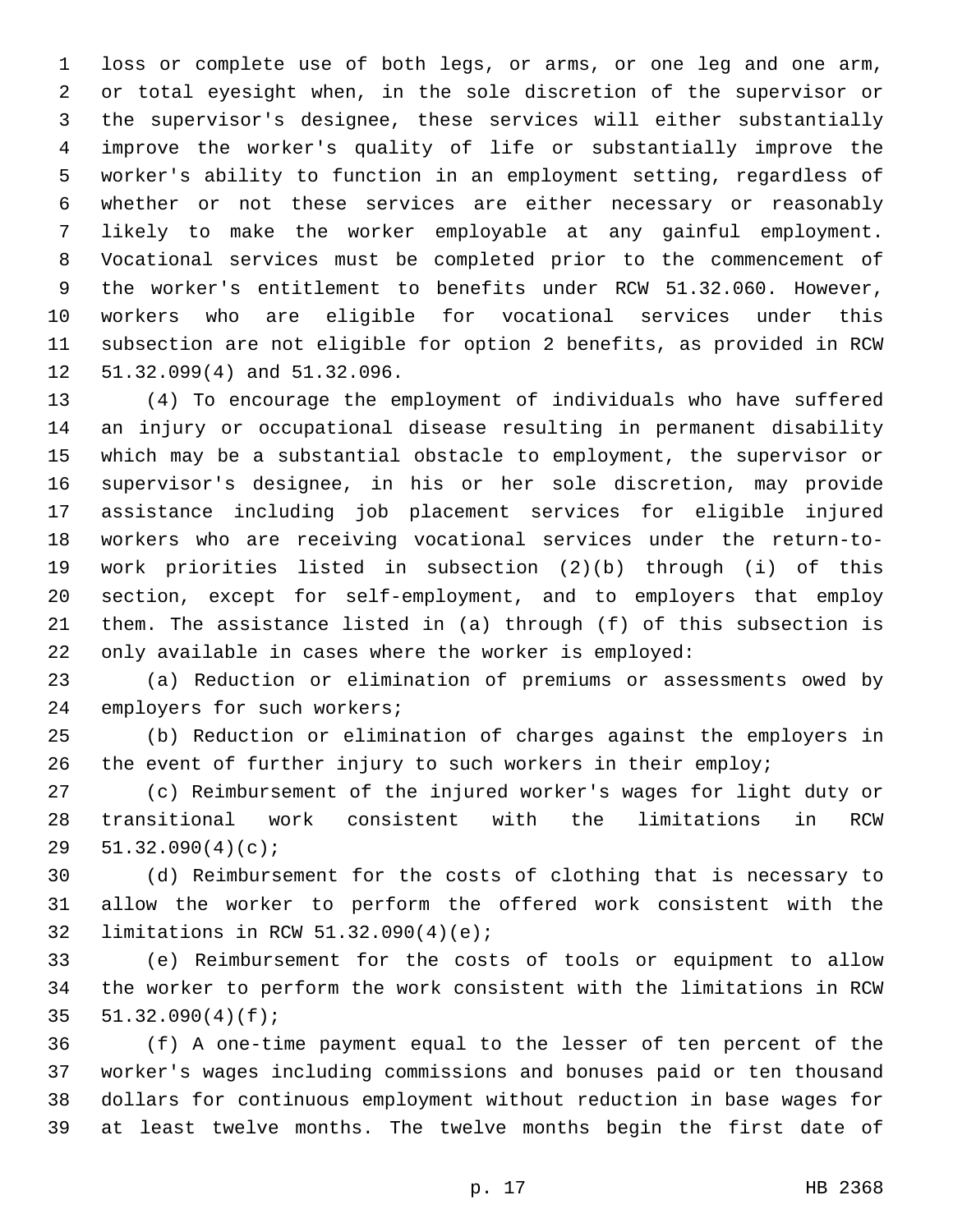employment and the one-time payment is available at the sole 2 discretion of the supervisor of industrial insurance;

 (g) The benefits described in this section are available to a state fund employer without regard to whether the worker was employed by the state fund employer at the time of injury. The benefits are available to a self-insured employer only in cases where the worker was employed by a state fund employer at the time of injury or 8 occupational disease manifestation;

 (h) The benefits described in (a) through (f) of this subsection (4) are only available in instances where a vocational rehabilitation professional and the injured worker's health care provider have confirmed that the worker has returned to work that is consistent with the worker's limitations and physical restrictions.

 (5)(a) Except as provided in (b) of this subsection, costs for vocational rehabilitation benefits allowed by the supervisor or supervisor's designee under subsection (1) of this section may include the cost of books, tuition, fees, supplies, equipment, transportation, child or dependent care, and other necessary expenses for any such worker in an amount not to exceed three thousand dollars in any fifty-two week period, and the cost of continuing the temporary total disability compensation under RCW 51.32.090 while the worker is actively and successfully undergoing a formal program of 23 vocational rehabilitation.

 (b) Beginning with vocational rehabilitation plans approved on or after July 1, 1999, through December 31, 2007, costs for vocational rehabilitation benefits allowed by the supervisor or supervisor's designee under subsection (1) of this section may include the cost of books, tuition, fees, supplies, equipment, child or dependent care, and other necessary expenses for any such worker in an amount not to exceed four thousand dollars in any fifty-two week period, and the cost of transportation and continuing the temporary total disability compensation under RCW 51.32.090 while the worker is actively and successfully undergoing a formal program of vocational 34 rehabilitation.

 (c) The expenses allowed under (a) or (b) of this subsection may include training fees for on-the-job training and the cost of furnishing tools and other equipment necessary for self-employment or reemployment. However, compensation or payment of retraining with job placement expenses under (a) or (b) of this subsection may not be authorized for a period of more than fifty-two weeks, except that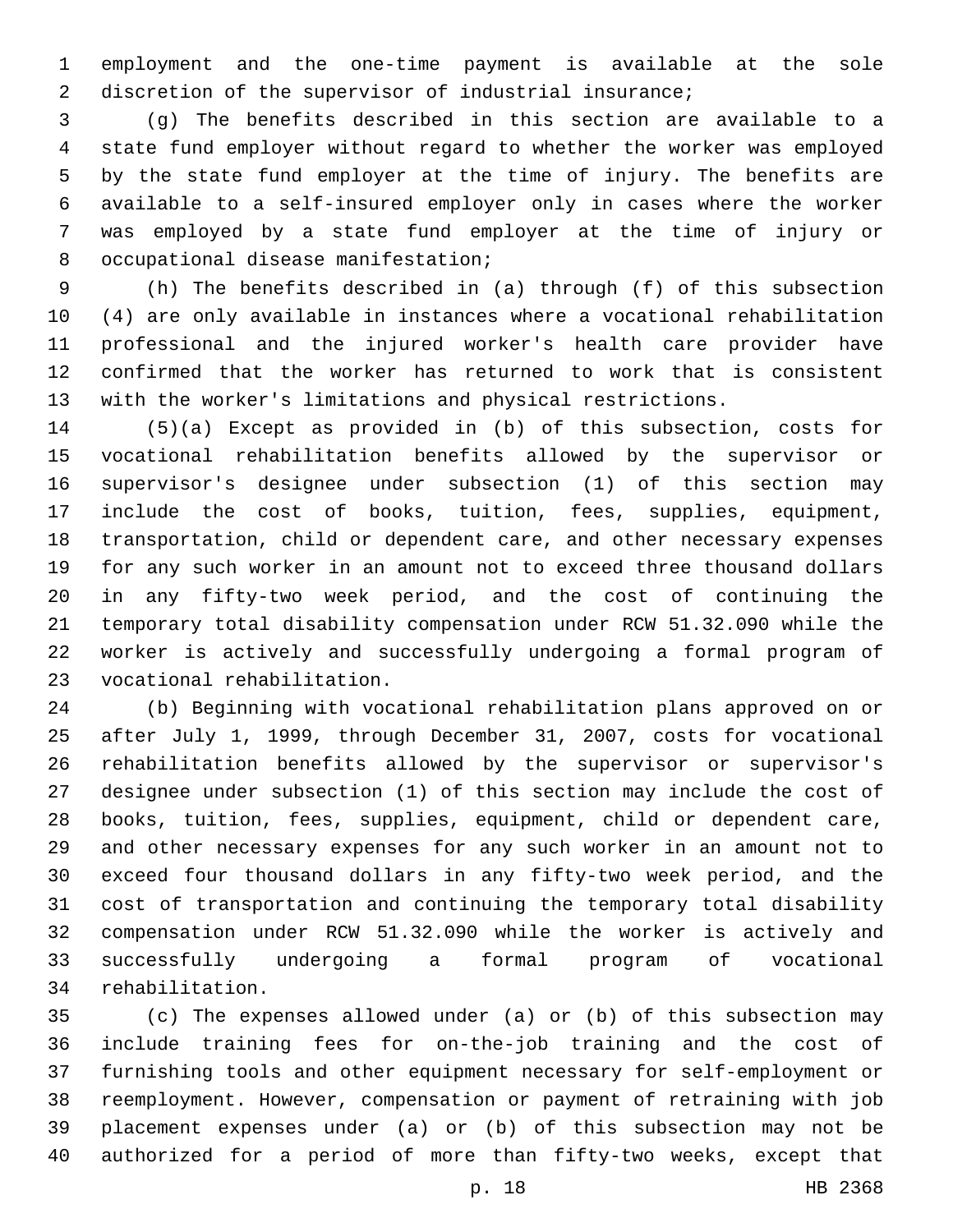such period may, in the sole discretion of the supervisor after his or her review, be extended for an additional fifty-two weeks or portion thereof by written order of the supervisor.

 (d) In cases where the worker is required to reside away from his or her customary residence, the reasonable cost of board and lodging must also be paid.6

 (e) Costs paid under this subsection must be chargeable to the employer's cost experience or must be paid by the self-insurer as the 9 case may be.

 (6) In addition to the vocational rehabilitation expenditures provided for under subsection (5) of this section and RCW 51.32.099, an additional five thousand dollars may, upon authorization of the supervisor or the supervisor's designee, be expended for: (a) Accommodations for an injured worker that are medically necessary for the worker to participate in an approved retraining plan; and (b) accommodations necessary to perform the essential functions of an occupation in which an injured worker is seeking employment, consistent with the retraining plan or the recommendations of a vocational evaluation. The injured worker's attending physician or licensed advanced registered nurse practitioner must verify the necessity of the modifications or accommodations. The total expenditures authorized in this subsection and the expenditures authorized under RCW 51.32.250 may not exceed five thousand dollars.

 (7)(a) When the department has approved a vocational plan for a worker prior to January 1, 2008, regardless of whether the worker has begun participating in the approved plan, costs for vocational rehabilitation benefits allowed by the supervisor or supervisor's designee under subsection (1) of this section are limited to those provided under subsections (5) and (6) of this section.

 (b) For vocational plans approved for a worker between January 1, 2008, through July 31, 2015, total vocational costs allowed by the supervisor or supervisor's designee under subsection (1) of this section is limited to those provided under the pilot program established in RCW 51.32.099, and vocational rehabilitation services must conform to the requirements in RCW 51.32.099.

 (8) The department must establish criteria to monitor the quality and effectiveness of rehabilitation services provided by the individuals and organizations. The state fund must make referrals for vocational rehabilitation services based on these performance 40 criteria.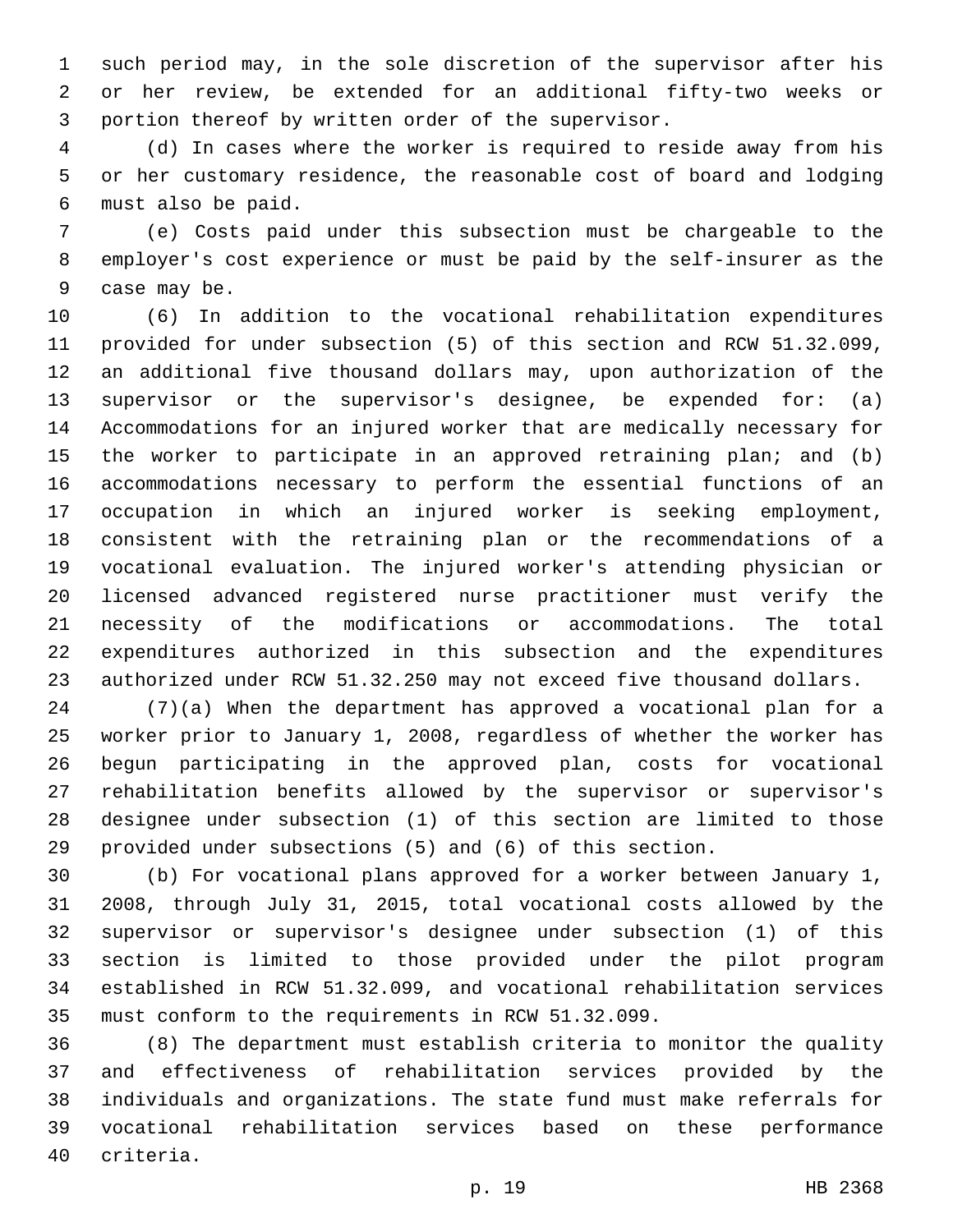(9) The department must engage in, where feasible and cost- effective, a cooperative program with the state employment security department to provide job placement services under this section including participation by the department as a partner with WorkSource and with the private vocational rehabilitation community to refer workers to these vocational professionals for job search and job placement assistance. As a partner, the department must place vocational professional full-time employees at selected WorkSource locations who will work with employers to market the benefits of on- the-job training programs and preferred worker financial incentives as described in RCW 51.32.095(4). For the purposes of this subsection, "WorkSource" means the established state system that administers the federal workforce investment act of 1998.

 (10) The benefits in this section, RCW 51.32.099, and 51.32.096 must be provided for the injured workers of self-insured employers. Self-insurers must report both benefits provided and benefits denied in the manner prescribed by the department by rule adopted under chapter 34.05 RCW. The director may, in his or her sole discretion and upon his or her own initiative or at any time that a dispute arises under this section, RCW 51.32.099, or 51.32.096, promptly make such inquiries as circumstances require and take such other action as he or she considers will properly determine the matter and protect 23 the rights of the parties.

 (11) Except as otherwise provided, the benefits provided for in this section, RCW 51.32.099, and 51.32.096 are available to any otherwise eligible worker regardless of the date of industrial injury. However, claims may not be reopened solely for vocational 28 rehabilitation purposes.

 NEW SECTION. **Sec. 14.** RCW 82.04.4483 (Credit—Programming or manufacturing software in rural counties) and 2017 c 135 s 19, 2010 c 114 s 119, & 2004 c 25 s 1 are each repealed.

 **Sec. 15.** RCW 90.56.335 and 2016 sp.s. c 36 s 950 are each 33 amended to read as follows:

 (1) The vessel response account is created in the state treasury. Grants, gifts, and federal funds may be deposited into the account. Oil spill penalties assessed against ships under RCW 90.56.330 and 90.48.144 shall also be deposited into the account as well as the money distributed under RCW 46.68.020(2). Moneys in the account may